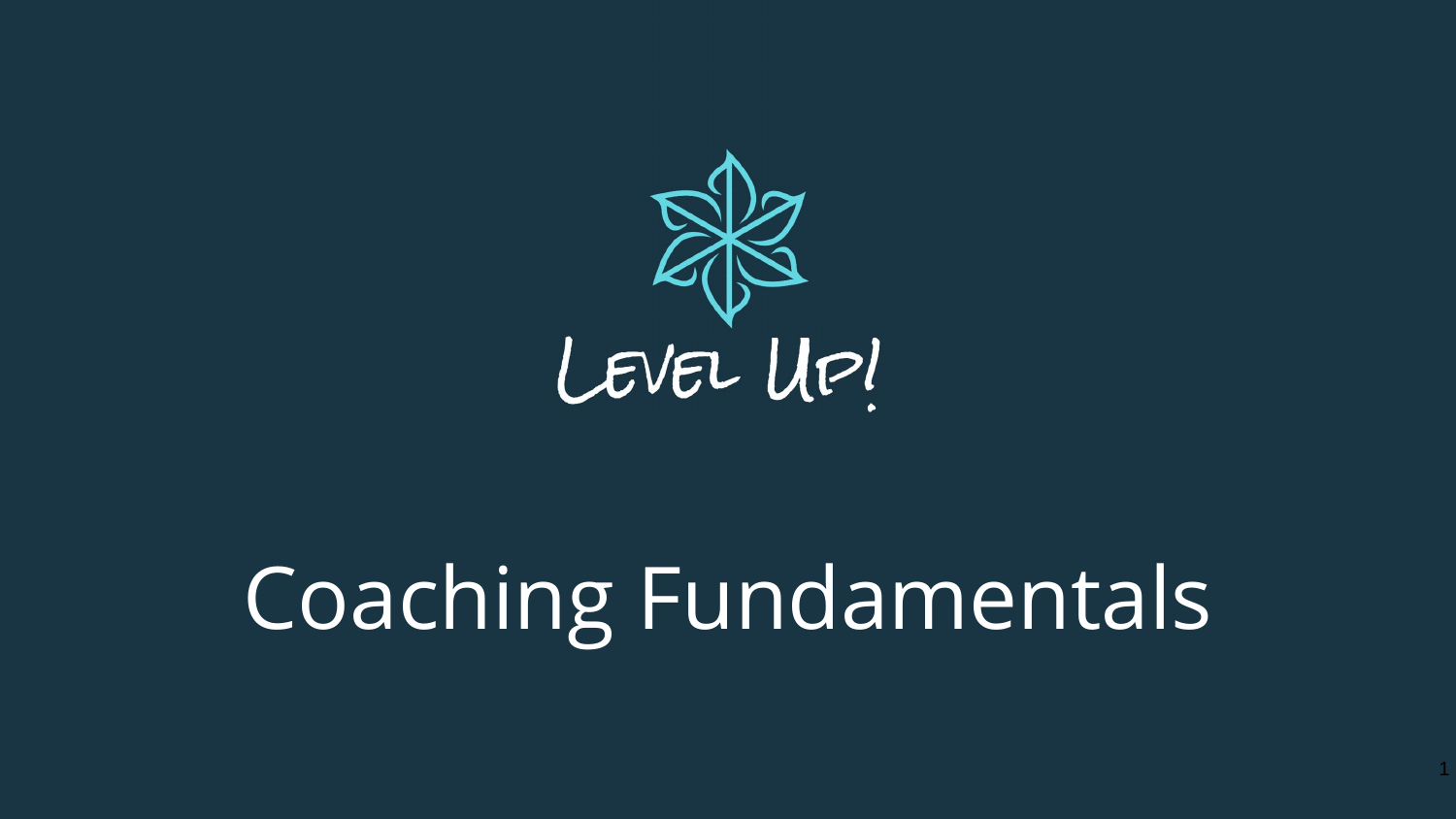

## **Coaching Fundamentals**

for product leaders and executives



- gain **more confidence** when coaching others?
- be a **more effective sparring partner** for your people?
- **build a culture of trust** and autonomy?
- **empower your employees** to make conscious decisions?



### **Then this program is exactly meant for you!**

Coaching Fundamentals will help you feel more confident in your role as a product leader while also teaching you the principles of coaching in a condensed and hands-on format.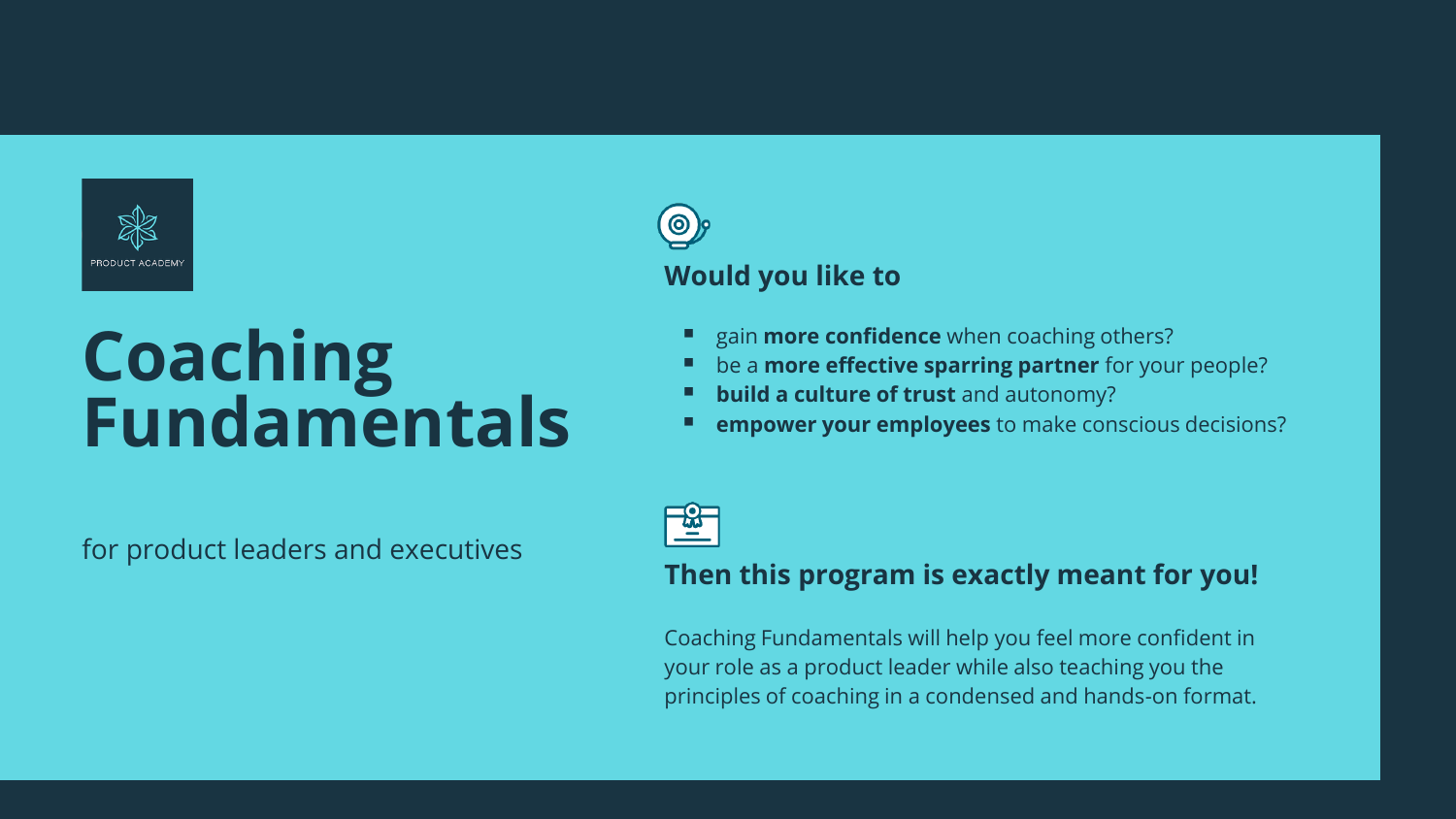

### **Coaching Fundamentals**

Our Spring Edition 2023 in a nutshell



### **Why?**

Improve your leadership skills by adopting a coaching habit. Boost your confidence as a product leader.



#### **What?**

- 7 remote sessions à 1.5 h
- 1 follow-up reunion
- 1 individual 1-on-1 coaching session
- Certificate



### **For whom?**

Product leaders and PMs with 5+ years of experience in a product role aiming for a leadership position who would like to polish. strengthen and improve their leadership skills. We especially encourage women to apply!

#### **Where & When?**

- 7x Tuesdays 8 9.30 p.m. CET:
- Jan 17, 24, 31; Feb 7, 28; Mar 7,14
- Follow-up reunion on April 4, 2023 from 8 – 9.30 p.m. CET
- fully remote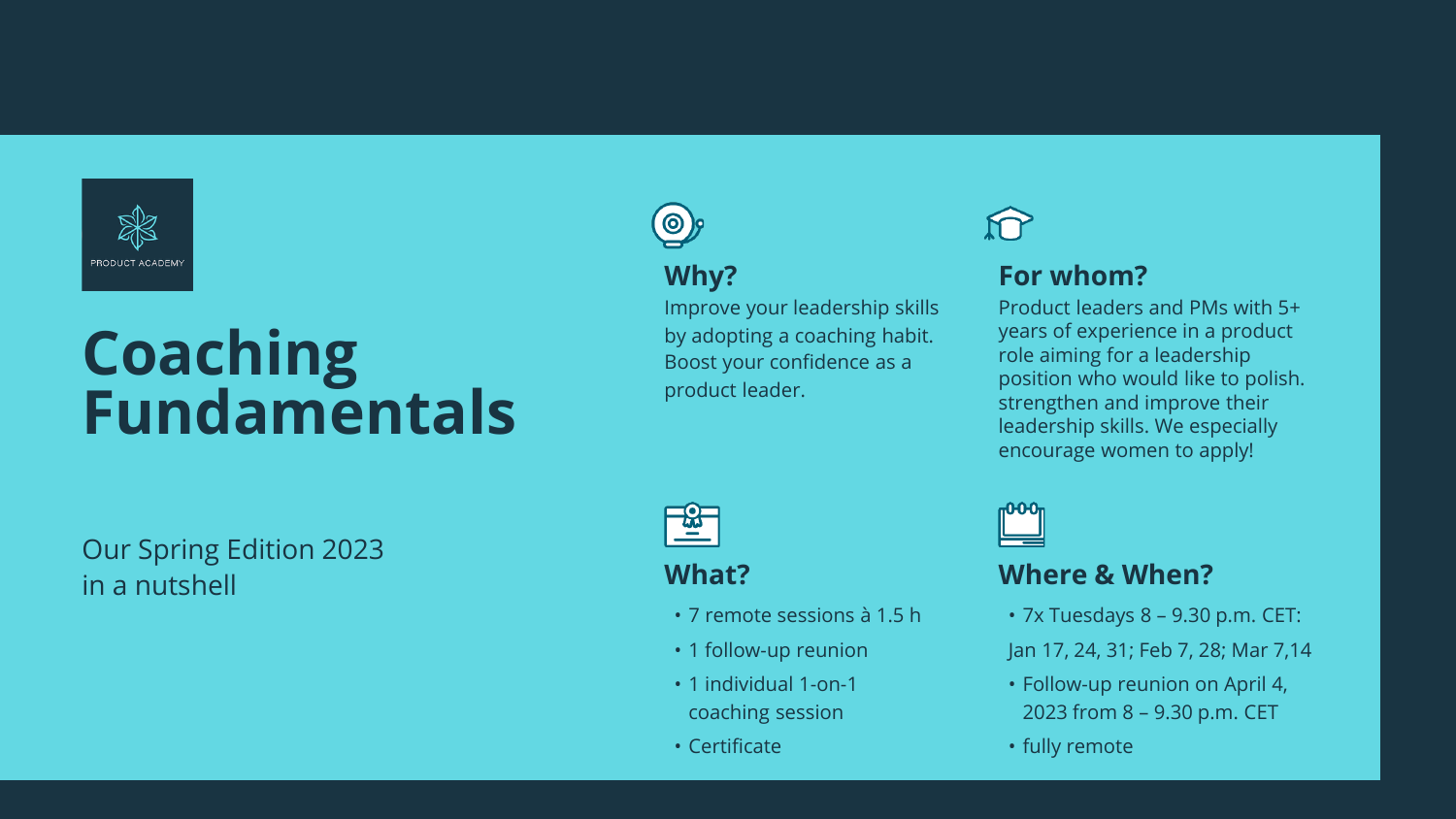| E<br>618                   | <b>Coaching Basics</b><br>The mindset of a coach<br>The coaching process                                                       | <b>Setting Goals</b><br>Why goals are important<br>From setting goals to accountability                     | <b>Coaching Attitude</b><br><b>Building Trust</b><br><b>Rapport and Backtracking</b> |  |
|----------------------------|--------------------------------------------------------------------------------------------------------------------------------|-------------------------------------------------------------------------------------------------------------|--------------------------------------------------------------------------------------|--|
| 91<br>$\bullet$            | <b>How Coaching Works</b><br>Problems versus solutions<br>Asking better questions                                              | $\overline{\mathbf{5}}$<br><b>Communication Basics</b><br>How we communicate<br>Unbiased & Active listening | <b>Interventions</b><br>Intervention toolbox<br>Coaching as a leader                 |  |
| <u>e</u><br>$\blacksquare$ | <b>Follow-up Reunion</b><br>A few weeks after the last session<br>we meet again to reflect on your<br>progress and dive deeper | <b>Your Coaching</b><br>60 minutes individual coaching or<br>supervision in a one-to-one setup              |                                                                                      |  |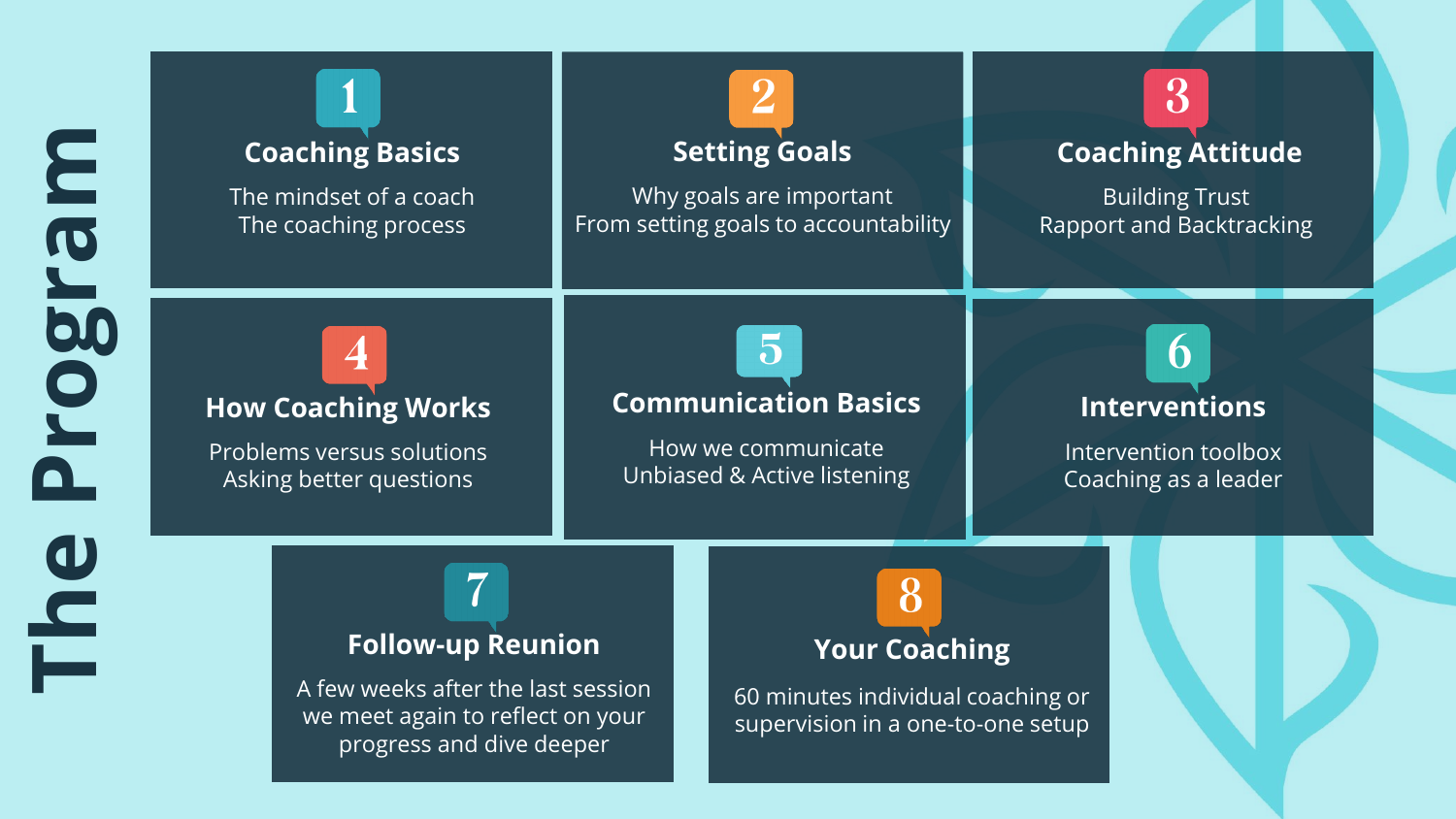

# **Is this for you ?**

Requirements

| <b>Motivation</b>       | You are driven to learn coaching<br>principles so you can apply them in<br>your role as a product leader.  |
|-------------------------|------------------------------------------------------------------------------------------------------------|
| <b>Background</b>       | 5+ years experience in a product<br>role                                                                   |
| <b>Time &amp; Place</b> | Ability to attend all 8 2-hour<br>sessions and the reunion. If you<br>miss a session, it will be recorded. |
| <b>Prep Work</b>        | Commitment to invest up to 4 hours<br>for preparation and practicing in<br>between sessions.               |
| <b>Diversity</b>        | We especially encourage women to<br>apply.                                                                 |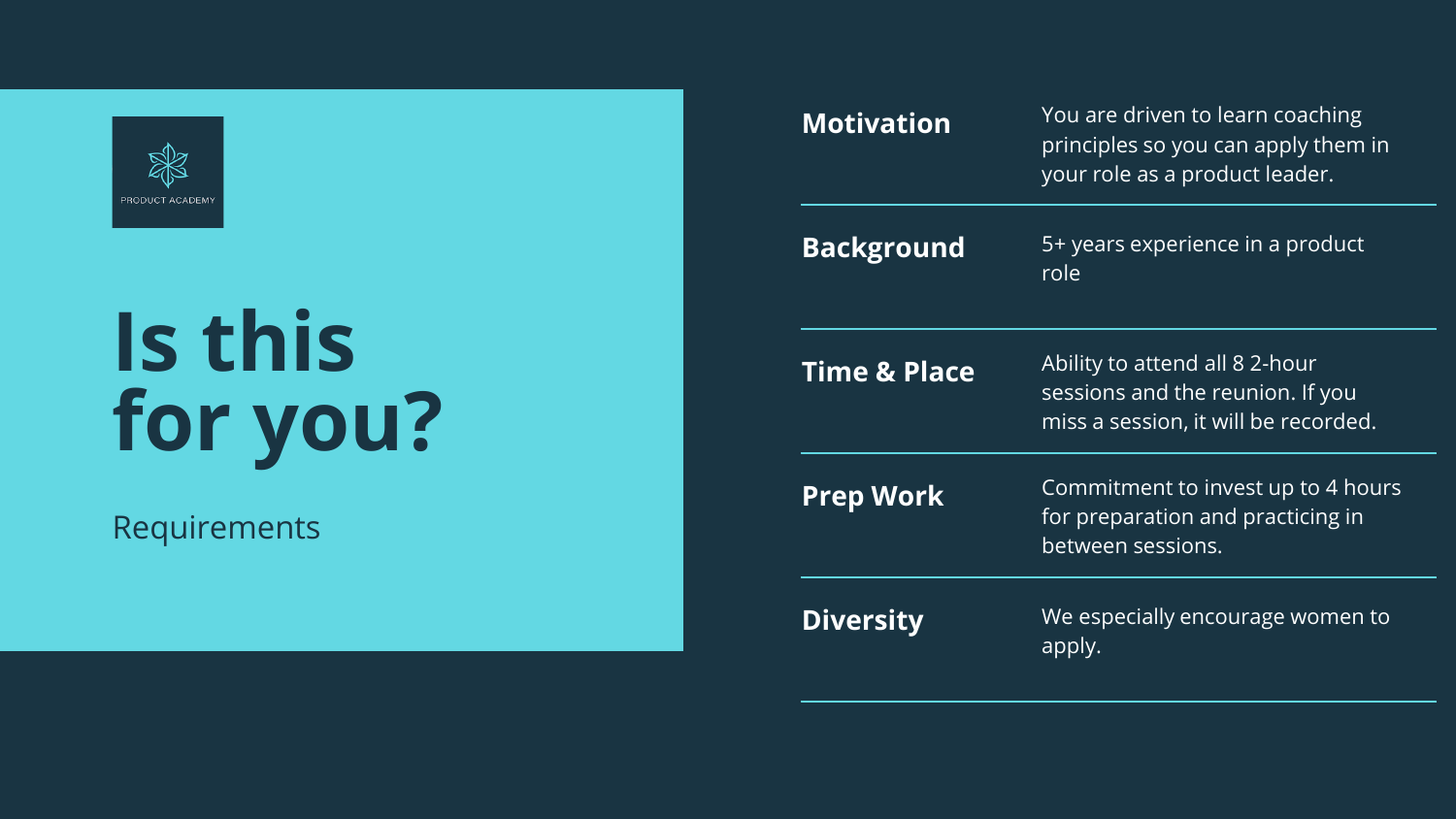

# **Application**

LevelUp! Coaching Fundamentals

[Apply online](https://forms.gle/Wux1G69rwJhLAqfh7)

| Apply by               | September 30, 2022                                                                                |  |
|------------------------|---------------------------------------------------------------------------------------------------|--|
| <b>Process</b>         | <u> Online Enrollment</u>                                                                         |  |
| <b>Selection</b>       | 8 participants based on<br>motivation, experience fit<br>and diversity                            |  |
| <b>Confirmation</b>    | by October 2022                                                                                   |  |
| <b>Start &amp; End</b> | 7x 2h from 8 to 8.30 p.m. CET<br>from Jan till March 2023, follow-<br>up reunion on April 4, 2023 |  |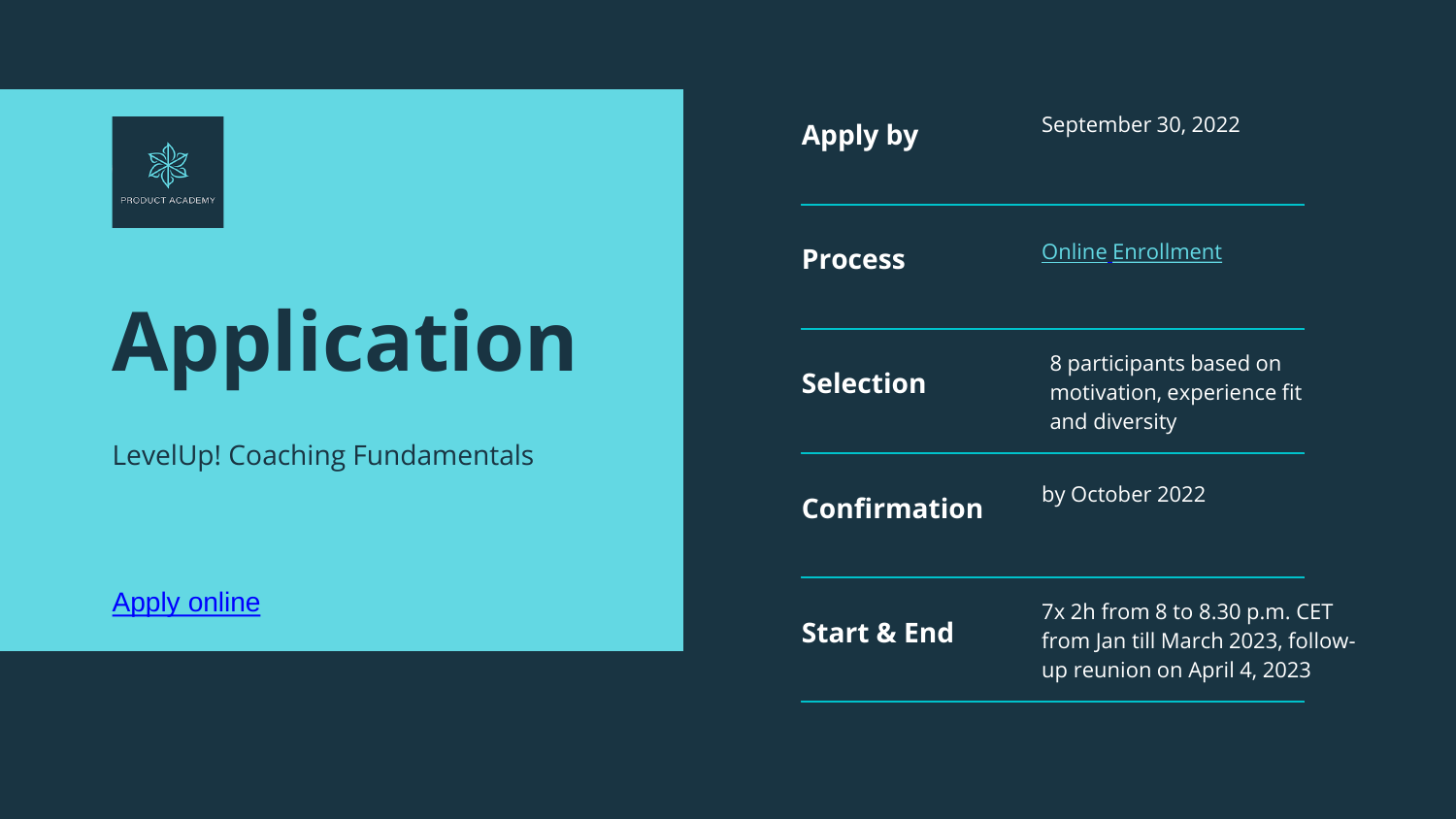

### **Your Coach**



Arjanna van der Plas

Arjanna van der Plas is a formerly Silicon Valley-based leadership coach with a background in strategic product design.

In the past 10 years, she's helped many leaders and experts to overcome mental barriers, and achieve their professional and personal goals. She is also the co-founder of the [WOMEN'S](https://www.womenshub.de/en) HUB in Zurich.

Arjanna is certified as a co-active coach by [CTI](https://coactive.com/), the largest inperson coach training school in the world, as well as by the [International](https://coachingfederation.org/) Coaching Federation.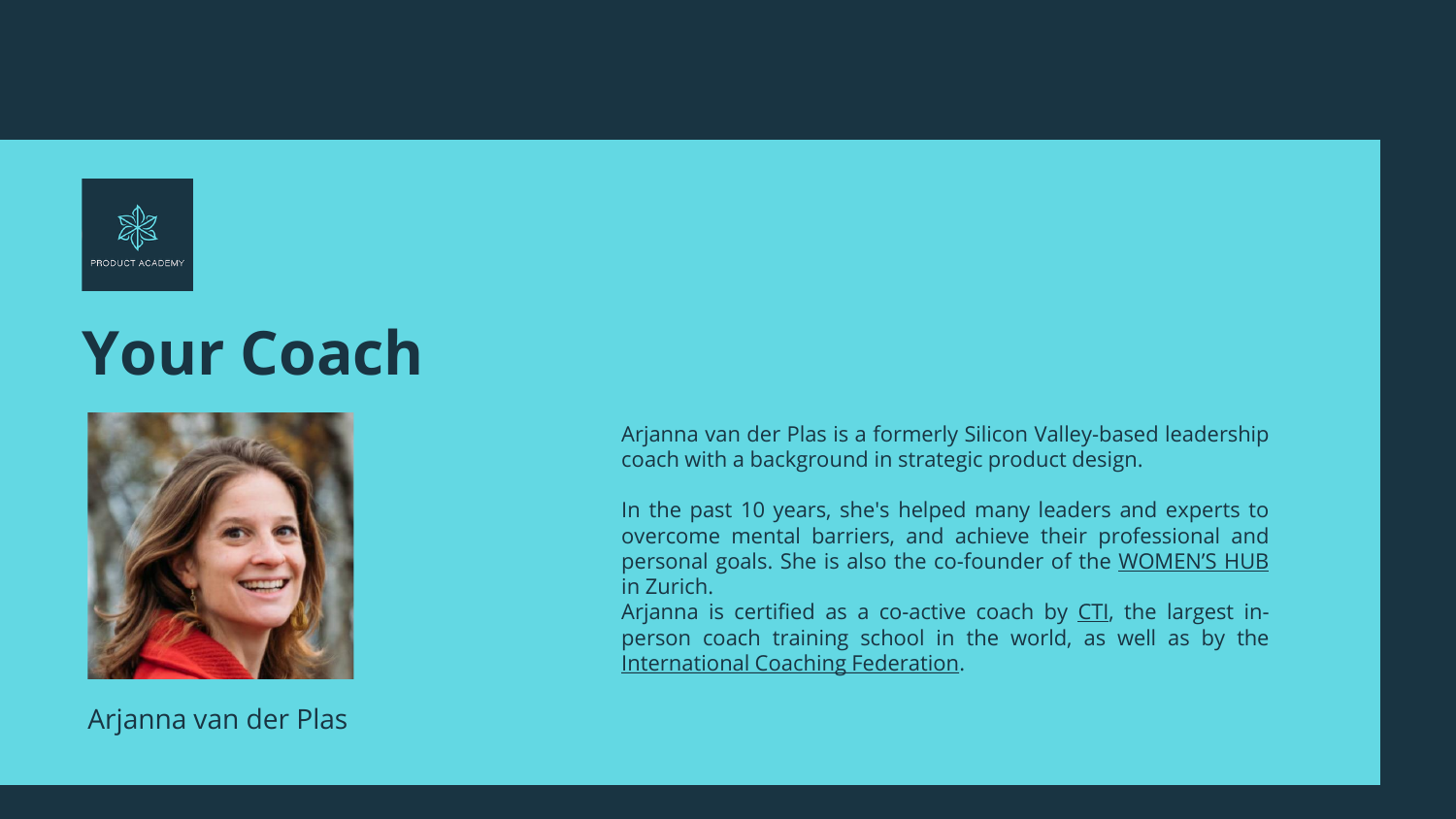

## **Pricing**

### **Includes**:

- 7 sessions à 1.5 hours
- prep material for each session
- one individual 1:1 coaching
- a follow-up meeting
- max. 8 people per cohort
- lots of practice and group work
- a study buddy





### Corporate Rate

Regular price